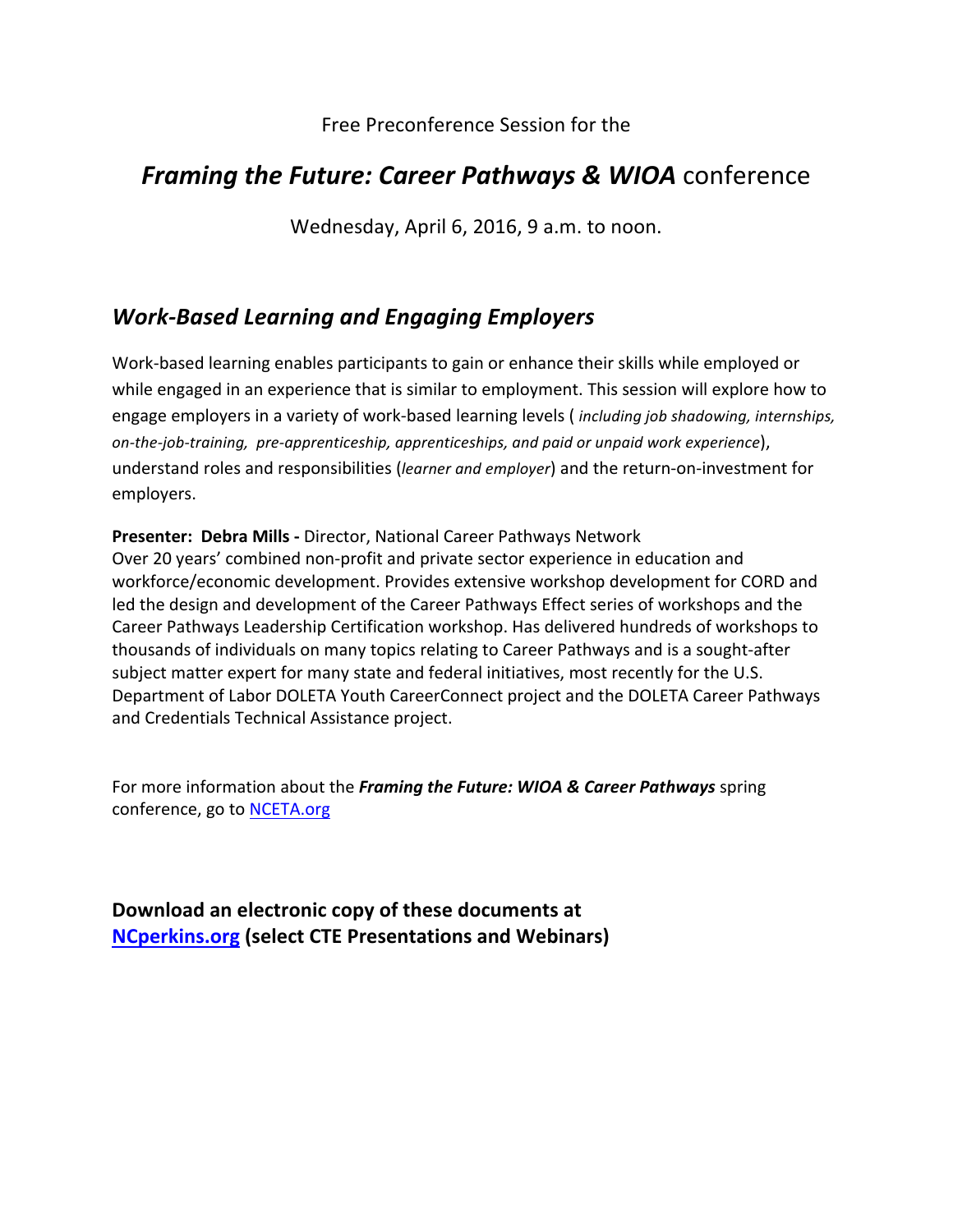# **Worksite Learning**

**Registered Apprenticeship** is a formalized and highly structured system of learning that is a combination of on-the-job training and related classroom instruction in which workers learn the practical and theoretical aspects of a highly skilled occupation. It is an educational process that is overseen by a regulatory or certification organization and has been approved by the organization or the State/Federal government. Employers and labor groups, individual employers, and/or employer associations jointly sponsor apprenticeship programs. The process is most often operated under the USDOL/ETA, Office of Apprenticeship (OA) that registers apprenticeship programs and apprentices.

**Pre-apprenticeship programs**: Pre-apprenticeship programs are designed to prepare individuals to enter and succeed in Registered Apprenticeship programs. These programs have a documented partnership with at least one Registered Apprenticeship program sponsor and together, they expand the participant's career pathway opportunities with industry-based training coupled with classroom instruction. Pre-apprenticeship programs are intended to explore occupational opportunities while bridging the gap of an individual's basic skills (including English language learners) leading up to an opportunity to enter an apprentice occupation.

**Internships and paid/unpaid work experience:** Internships may be either paid or unpaid and provide a learning experience where the individual works on real job tasks. They are often of short duration and an individual may move around within an organization trying different tasks.

**Incumbent worker training**: Incumbent worker is designed to meet the special requirements of an employer (including a group of employers) to retain a skilled workforce or avert the need to lay off employees by assisting the workers in obtaining the skills necessary to retain employment. In accordance with WIOA, the employer or group of employers must pay for a significant share of the cost of the training.

**Customized training**: Customized training is designed to meet the special requirements of an employer or group of employers, conducted with a commitment by the employer to employ all individuals upon successful completion of training. The employer must pay for a significant share of the cost of the training.

**Transitional jobs**: Transitional jobs are time-limited work experiences that are subsidized for individuals with barriers to employment who are chronically unemployed or have an inconsistent work history. These jobs may be in the public, private, or non-profit sectors. Transitional jobs can be effective solutions for individuals to gain necessary work experience that they would otherwise not be able to get through training or an OJT contract.

**Job shadowing**: Job shadowing is an initial experience where the individual follows a regular employee through a day to gather information on the job and the work setting. It is typically unpaid and is a good way to expose individuals including youth to various occupations.

**Youth mentoring**: Youth mentoring, as defined in WIOA, must last at least 12 months and defines the mentoring relationship. It must be provided by an adult other than the WIOA youth participant's assigned case manager since mentoring is above and beyond typical case management services. Mentoring may take many forms, but at a minimum must include a youth participant matched with an individual adult mentor other than the participant's case manager.

**Mentoring:** Mentoring is a more complex relationship between an individual and an experienced employee. The mentor observes the mentee's performance and will routinely comment on it and make suggestions, teach, or give constructive feedback.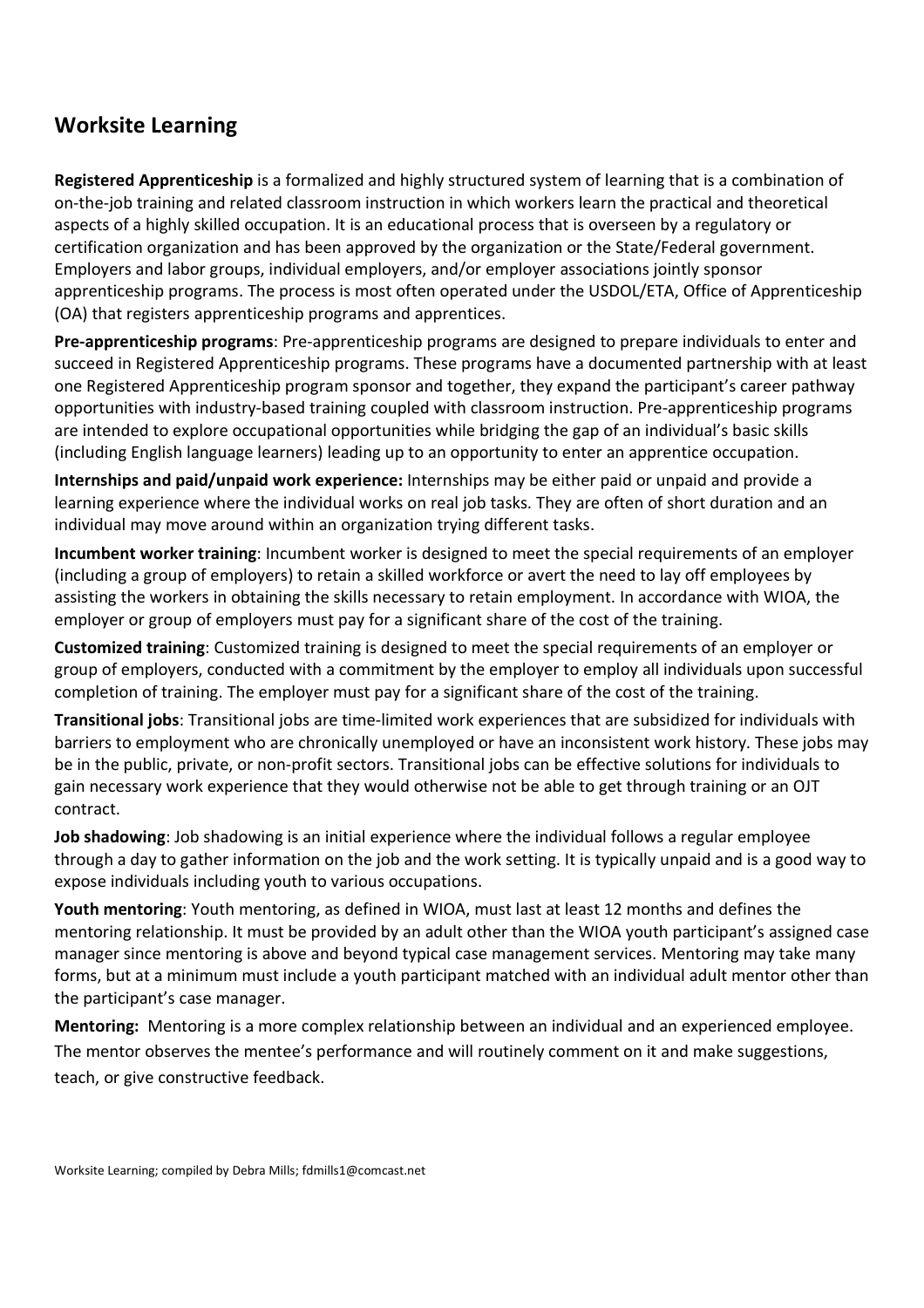| <b>Training Agreement/Plan</b>                    |                          |                                 |           |               |  |  |
|---------------------------------------------------|--------------------------|---------------------------------|-----------|---------------|--|--|
| <b>Work-based Learning</b>                        |                          |                                 |           |               |  |  |
| <b>Job Description:</b>                           |                          |                                 |           |               |  |  |
|                                                   |                          |                                 |           |               |  |  |
|                                                   |                          |                                 |           |               |  |  |
| <b>Course(s) for Related</b>                      |                          |                                 |           |               |  |  |
| <b>Instruction</b>                                |                          |                                 |           |               |  |  |
|                                                   |                          |                                 |           |               |  |  |
|                                                   |                          |                                 |           |               |  |  |
| <b>Assessments:</b>                               |                          |                                 |           |               |  |  |
|                                                   |                          |                                 |           |               |  |  |
|                                                   |                          |                                 |           |               |  |  |
| <b>Safety</b>                                     |                          |                                 |           |               |  |  |
| <b>Requirements/Courses</b><br>or Certifications: |                          |                                 |           |               |  |  |
|                                                   |                          |                                 |           |               |  |  |
| <b>Federal and State</b>                          |                          |                                 |           |               |  |  |
| <b>Labor Regulations:</b>                         |                          |                                 |           |               |  |  |
|                                                   |                          |                                 |           |               |  |  |
|                                                   |                          |                                 |           |               |  |  |
|                                                   |                          |                                 |           |               |  |  |
|                                                   |                          | <b>Student Responsibilities</b> |           |               |  |  |
| Item:                                             | <b>Parameters/Notes:</b> |                                 |           |               |  |  |
| Attendance                                        |                          |                                 |           |               |  |  |
| Rules of worksite                                 |                          |                                 |           |               |  |  |
| Grade performance                                 |                          |                                 |           |               |  |  |
| Safety issues<br>Productivity issues              |                          |                                 |           |               |  |  |
| <b>Dress codes</b>                                |                          |                                 |           |               |  |  |
| Drug free-issues and                              |                          |                                 |           |               |  |  |
| penalties                                         |                          |                                 |           |               |  |  |
| Hours to work                                     |                          |                                 |           |               |  |  |
| Parent/guardian responsibilities                  |                          |                                 |           |               |  |  |
| (secondary students only)                         |                          |                                 |           |               |  |  |
| Item                                              |                          | <b>YES</b>                      | <b>NO</b> | <b>Notes:</b> |  |  |
| Parents to have interview?                        |                          |                                 |           |               |  |  |
| Parents to have orientation?                      |                          |                                 |           |               |  |  |
| Other:                                            |                          |                                 |           |               |  |  |
|                                                   |                          |                                 |           |               |  |  |
|                                                   |                          |                                 |           |               |  |  |
|                                                   |                          |                                 |           |               |  |  |
|                                                   |                          |                                 |           |               |  |  |
|                                                   |                          |                                 |           |               |  |  |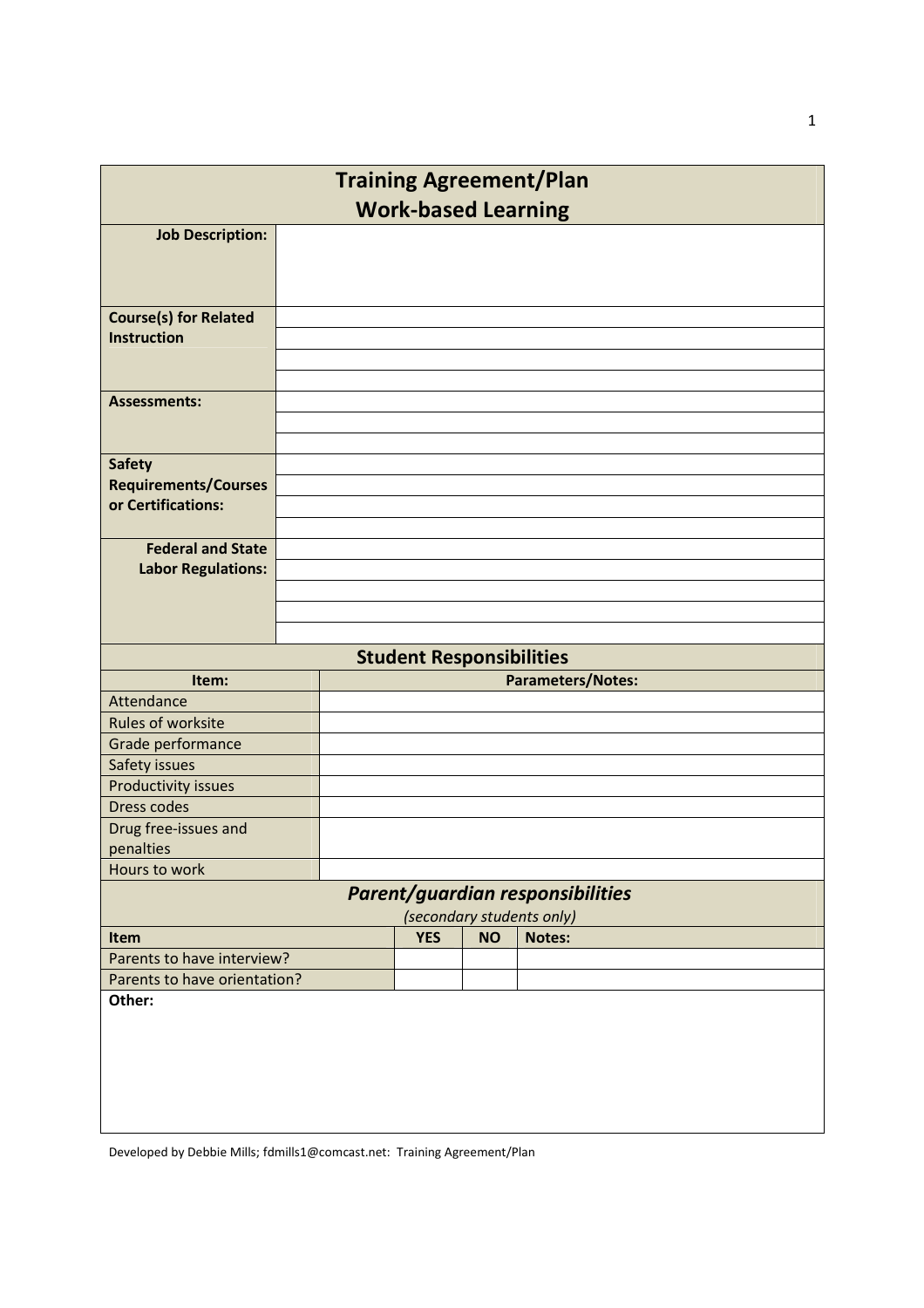| <b>Business Partners Responsibilities</b>        |            |            |              |  |  |
|--------------------------------------------------|------------|------------|--------------|--|--|
| Item                                             | Yes        | <b>No</b>  | <b>Notes</b> |  |  |
| Provide mentoring to Students?                   |            |            |              |  |  |
| Provide specialized training to student?         |            |            |              |  |  |
| Provide compensation to the student?             |            |            |              |  |  |
| Provide Postsecondary tuition/other?             |            |            |              |  |  |
| Intent to offer employment upon                  |            |            |              |  |  |
| completion?                                      |            |            |              |  |  |
| Complying with Safety Laws? (be                  |            |            |              |  |  |
| specific)<br><b>Other</b>                        |            |            |              |  |  |
| <b>Educational Institutions Responsibilities</b> |            |            |              |  |  |
|                                                  |            |            |              |  |  |
| <b>Item</b><br>Authority to withdraw student?    | <b>Yes</b> | <b>No</b>  | <b>Notes</b> |  |  |
| Provide guidance services?                       |            |            |              |  |  |
| Provide academic/worksite monitoring?            |            |            |              |  |  |
| Evaluation?                                      |            |            |              |  |  |
| Provide changes to the curriculum?               |            |            |              |  |  |
| Specify.                                         |            |            |              |  |  |
| Provide professional development for             |            |            |              |  |  |
| different teaching methodology?                  |            |            |              |  |  |
| Specify.                                         |            |            |              |  |  |
| Other                                            |            |            |              |  |  |
| <b>Financials Issues/Criteria</b>                |            |            |              |  |  |
| <b>Wage Parameters:</b>                          |            |            |              |  |  |
| Full-Time?                                       |            | Part-time? |              |  |  |
| <b>GPA Requirement</b>                           |            |            |              |  |  |
| Reimbursement of expenses?                       |            |            |              |  |  |
| Forfeiting of funds if student quits?            |            |            |              |  |  |
| Other:                                           |            |            |              |  |  |
|                                                  |            |            |              |  |  |
|                                                  |            |            |              |  |  |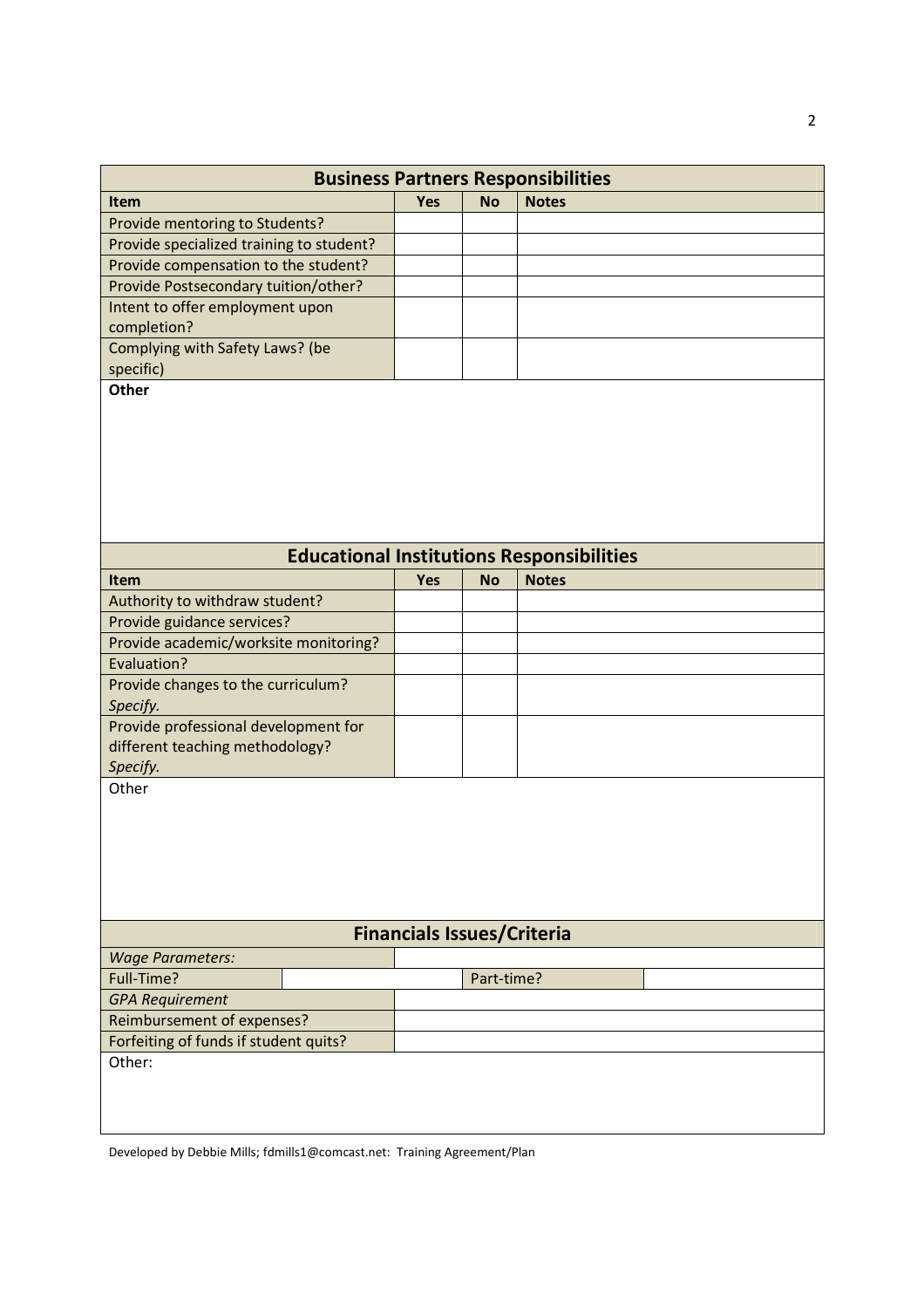| <b>Recruitment Plans</b>                                             |     |                    |                                       |  |  |
|----------------------------------------------------------------------|-----|--------------------|---------------------------------------|--|--|
| Item                                                                 | Yes | <b>No</b>          | <b>Specifics:</b>                     |  |  |
| Pre-screening criteria for internships?                              |     |                    |                                       |  |  |
| <b>Application process?</b>                                          |     |                    |                                       |  |  |
| Interview applicants by employer?                                    |     |                    |                                       |  |  |
| <b>Outline of selection process:</b>                                 |     |                    |                                       |  |  |
|                                                                      |     | <b>Orientation</b> |                                       |  |  |
| Item                                                                 | Yes | <b>No</b>          | <b>Specifics:</b>                     |  |  |
| <b>Student Orientation?</b>                                          |     |                    |                                       |  |  |
| <b>Worksite Orientation for Student?</b>                             |     |                    |                                       |  |  |
| <b>Program orientation?</b>                                          |     |                    |                                       |  |  |
|                                                                      |     |                    |                                       |  |  |
|                                                                      |     |                    | <b>Selection of Worksite Trainers</b> |  |  |
| Item                                                                 | Yes | <b>No</b>          | <b>Specifics:</b>                     |  |  |
| <b>Outline Process for Selection of</b><br><b>Worksite Trainers:</b> |     |                    |                                       |  |  |
| <b>Worksite Training for worksite</b><br>mentor/trainer?             |     |                    |                                       |  |  |
| Other:                                                               |     |                    |                                       |  |  |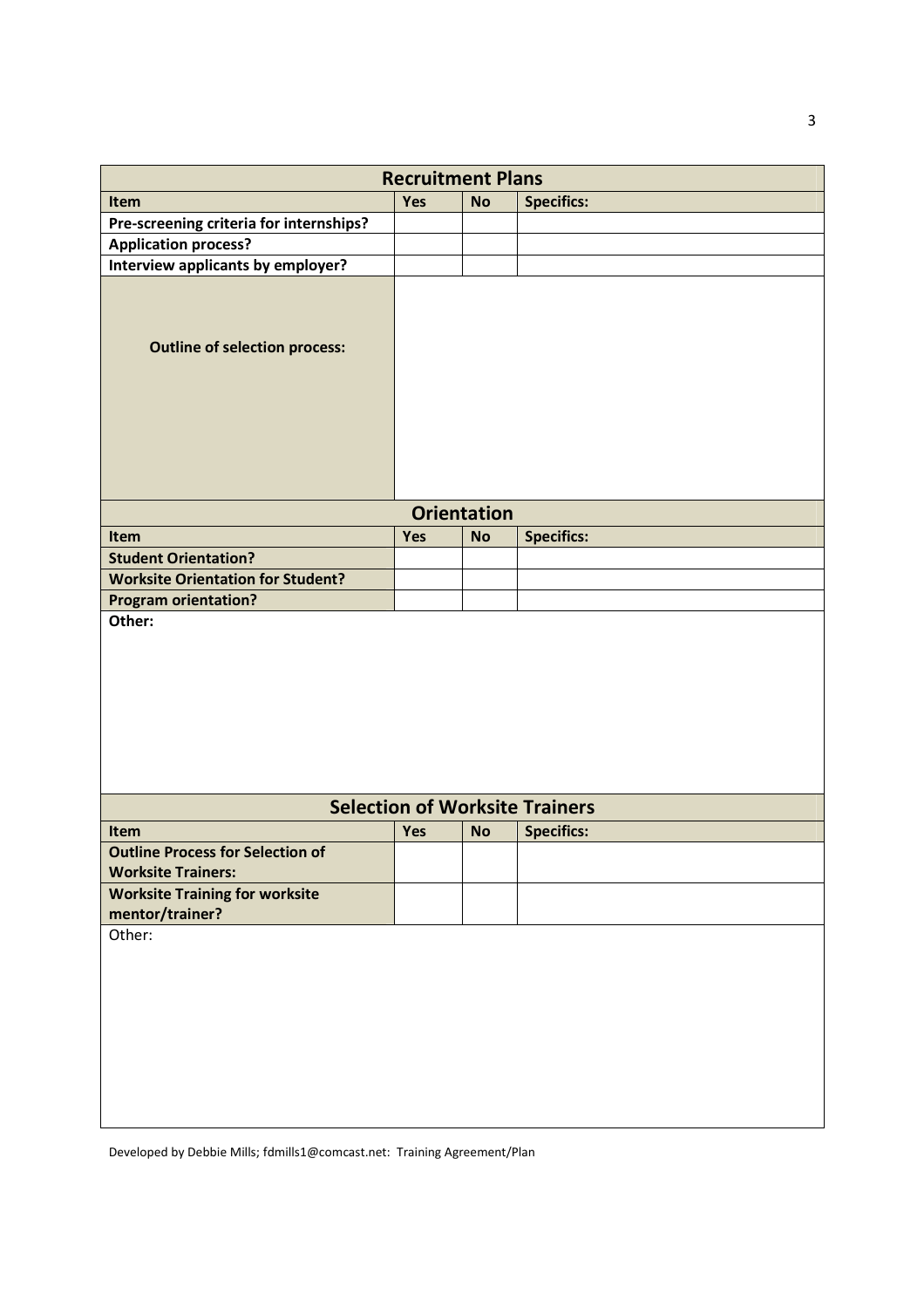| <b>Evaluation Plan</b>       |            |           |                   |  |  |
|------------------------------|------------|-----------|-------------------|--|--|
| Item                         | <b>Yes</b> | <b>No</b> | <b>Specifics:</b> |  |  |
| <b>Student evaluation</b>    |            |           |                   |  |  |
| <b>Worksite evaluation</b>   |            |           |                   |  |  |
| <b>Curriculum evaluation</b> |            |           |                   |  |  |
| <b>Program evaluation</b>    |            |           |                   |  |  |
| <b>Exit interviews</b>       |            |           |                   |  |  |
| Other:                       |            |           |                   |  |  |
|                              |            |           |                   |  |  |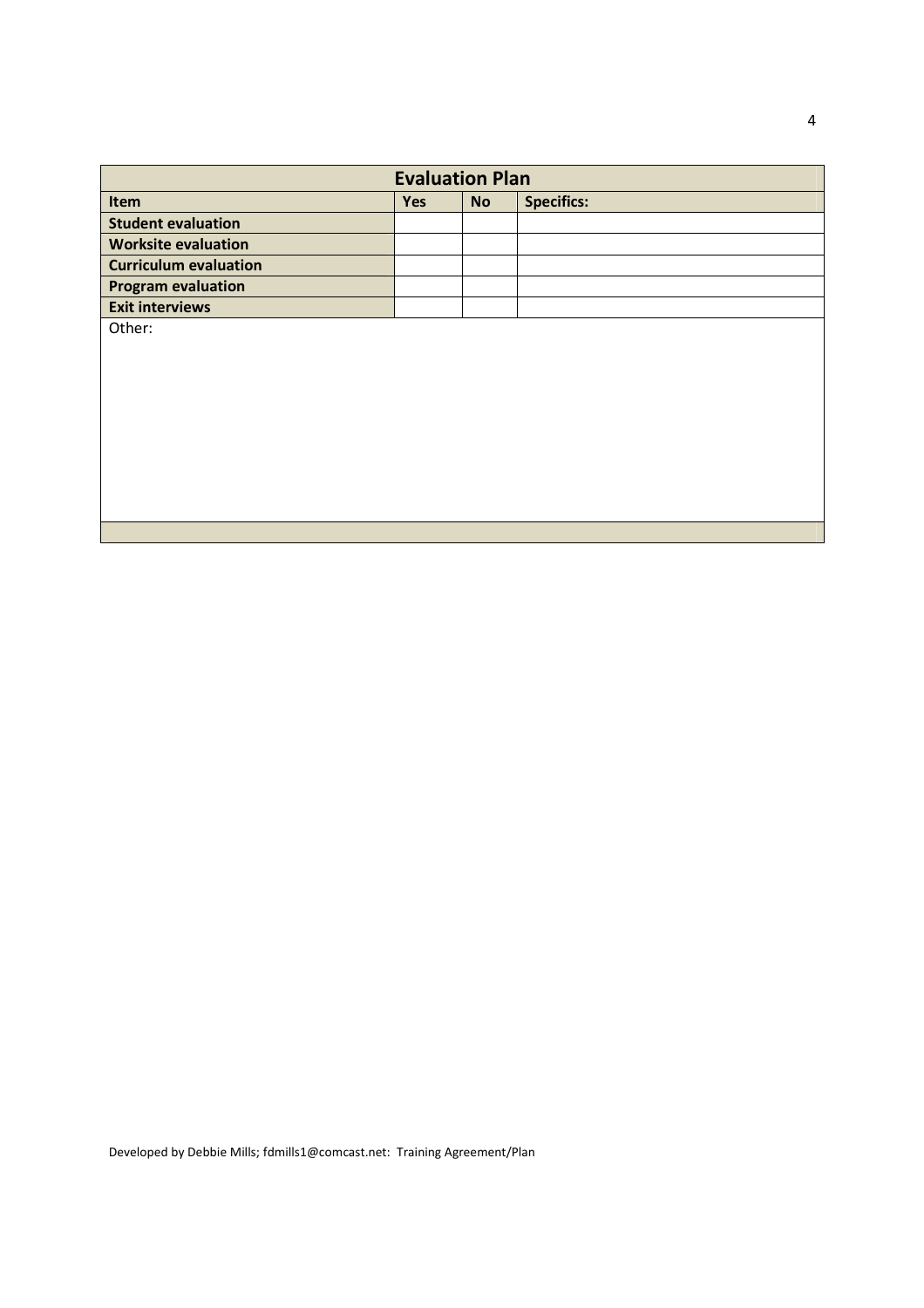#### **DETERMINING THE RIGHT APPRENTICESHIP MODEL AND PROGRAM DESIGN**

**A**pprenticeship programs can be customized to meet both the needs of the business and the apprentices. Flexibility in the apprenticeship model is a key component to its success. Your state apprenticeship representative can provide assistance in determining the right apprenticeship model, and how to customize apprenticeship programs to fit for each industry and employer. While the information in this section is provided to further the understanding of the apprenticeship model, contact the apprenticeship representative in your state for assistance (http://www.doleta.gov/oa/contactlist.cfm).

**DEVELOPING THE APPRENTICESHIP PROGRAM:** Your state apprenticeship representative can work with the partners to design all aspects of the apprenticeship program. The following questions can be used as a guide to help the partners start to think about developing the apprenticeship.

| PROGRAM DESIGN: Apprenticeship                                                                                                                                                                    |                                                                                                                                                                                      |                                              |  |                                      |                                        |  |  |
|---------------------------------------------------------------------------------------------------------------------------------------------------------------------------------------------------|--------------------------------------------------------------------------------------------------------------------------------------------------------------------------------------|----------------------------------------------|--|--------------------------------------|----------------------------------------|--|--|
| <b>Targeted Occupation:</b>                                                                                                                                                                       |                                                                                                                                                                                      |                                              |  |                                      |                                        |  |  |
| Will the apprenticeship<br>1.                                                                                                                                                                     | <b>Single Employer (List)</b>                                                                                                                                                        |                                              |  |                                      | <b>Multiple Employers (List)</b>       |  |  |
| program be used with a                                                                                                                                                                            |                                                                                                                                                                                      |                                              |  |                                      |                                        |  |  |
| single employer or                                                                                                                                                                                |                                                                                                                                                                                      |                                              |  |                                      |                                        |  |  |
| multiple employers                                                                                                                                                                                |                                                                                                                                                                                      |                                              |  |                                      |                                        |  |  |
| within the industry                                                                                                                                                                               |                                                                                                                                                                                      |                                              |  |                                      |                                        |  |  |
| sector?                                                                                                                                                                                           |                                                                                                                                                                                      |                                              |  |                                      |                                        |  |  |
|                                                                                                                                                                                                   |                                                                                                                                                                                      |                                              |  |                                      |                                        |  |  |
|                                                                                                                                                                                                   |                                                                                                                                                                                      |                                              |  |                                      |                                        |  |  |
|                                                                                                                                                                                                   |                                                                                                                                                                                      |                                              |  |                                      |                                        |  |  |
| Three Types Of Program Design For Apprenticeships                                                                                                                                                 |                                                                                                                                                                                      |                                              |  |                                      |                                        |  |  |
| What type of apprenticeship program design will best meet the needs of the employer and apprentices?<br>2.                                                                                        |                                                                                                                                                                                      |                                              |  |                                      |                                        |  |  |
| V Time-based Programs.                                                                                                                                                                            |                                                                                                                                                                                      | V Competency-based Programs. Apprentices     |  |                                      | V Hybrid Approach. Through a hybrid of |  |  |
| Apprentices complete a required                                                                                                                                                                   |                                                                                                                                                                                      | progress at their own pace. They demonstrate |  | time-based and competency-based      |                                        |  |  |
| number of hours in on-the-job                                                                                                                                                                     |                                                                                                                                                                                      | competency in skills and knowledge through   |  |                                      | models, apprentices have a minimum     |  |  |
| training and related instruction.                                                                                                                                                                 | proficiency tests, but are not required to                                                                                                                                           |                                              |  | and maximum range of hours based on  |                                        |  |  |
|                                                                                                                                                                                                   | the successful demonstration of<br>complete a specific number of hours.                                                                                                              |                                              |  |                                      |                                        |  |  |
|                                                                                                                                                                                                   |                                                                                                                                                                                      |                                              |  | identified and measured competencies |                                        |  |  |
|                                                                                                                                                                                                   |                                                                                                                                                                                      |                                              |  |                                      |                                        |  |  |
| <b>Common Models Used For Apprenticeship Programs</b>                                                                                                                                             |                                                                                                                                                                                      |                                              |  |                                      |                                        |  |  |
| 3.                                                                                                                                                                                                | What apprenticeship model will be used for the program?                                                                                                                              |                                              |  |                                      |                                        |  |  |
| a.                                                                                                                                                                                                | Traditional Apprenticeship Model. Apprentices receive both related instruction and OJT                                                                                               |                                              |  |                                      |                                        |  |  |
|                                                                                                                                                                                                   | concurrently throughout the program.                                                                                                                                                 |                                              |  |                                      |                                        |  |  |
| b.                                                                                                                                                                                                | Front-loaded Apprenticeship Model. Apprentices complete some related instruction or classes                                                                                          |                                              |  |                                      |                                        |  |  |
|                                                                                                                                                                                                   | before starting on the job, in order to learn critical skills needed the first day at the job site. The related                                                                      |                                              |  |                                      |                                        |  |  |
| c.                                                                                                                                                                                                | instruction may be provided by the employer or a partner, such as a community college.<br>Segmented Apprenticeship Model. Apprentices alternate between related instruction and OJT. |                                              |  |                                      |                                        |  |  |
| The program design and model selected will be driven by many factors, including the industry and                                                                                                  |                                                                                                                                                                                      |                                              |  |                                      |                                        |  |  |
| occupation, the skills needed by apprentices, and the employer's work processes.                                                                                                                  |                                                                                                                                                                                      |                                              |  |                                      |                                        |  |  |
| 4.                                                                                                                                                                                                | Will it include a pre-apprenticeship to Registered Apprenticeship Model? Pre-apprenticeship                                                                                          |                                              |  |                                      |                                        |  |  |
| programs provide basic skills training, work readiness, and other foundational skills to prepare youth or                                                                                         |                                                                                                                                                                                      |                                              |  |                                      |                                        |  |  |
| adult workers to succeed in Registered Apprenticeship programs. Pre-apprenticeship programs have                                                                                                  |                                                                                                                                                                                      |                                              |  |                                      |                                        |  |  |
| formal partnerships with one or more Registered Apprenticeship programs. Participants begin a<br>Registered Apprenticeship program once they have met the basic qualifications for entry into the |                                                                                                                                                                                      |                                              |  |                                      |                                        |  |  |
| apprenticeship.                                                                                                                                                                                   |                                                                                                                                                                                      |                                              |  |                                      |                                        |  |  |
| 5.<br>What will be the duration of the                                                                                                                                                            |                                                                                                                                                                                      |                                              |  |                                      |                                        |  |  |
| apprenticeship?                                                                                                                                                                                   |                                                                                                                                                                                      |                                              |  |                                      |                                        |  |  |